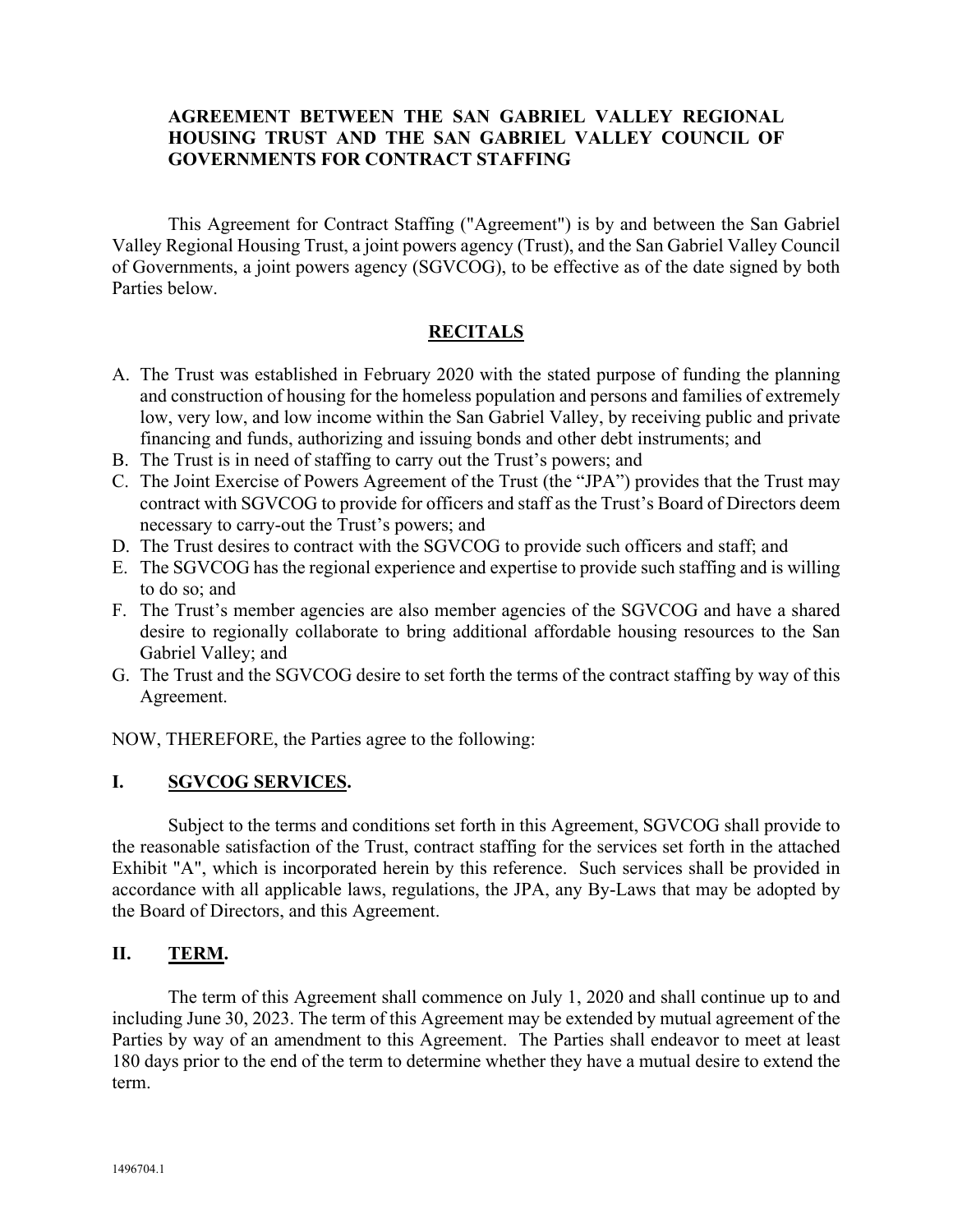#### **III. COMPENSATION.**

The Trust agrees to compensate the SGVCOG in a total not to exceed amount fixed at Three Hundred Twenty-Eight Thousand Dollars (\$328,000) for fiscal year 2020-21 (June 30 – July 1). The above amount shall include all costs incurred by SGVCOG, including, but not limited to, all staffing costs, overhead, telephone, travel and all other related expenses. The total annual not to exceed compensation in future fiscal years shall increase by an amount equal to the U.S. Bureau of Labor Statistics consumer price index for the Los Angeles-Long Beach-Anaheim area for the preceding 12-month period or 5%, whichever is less.

## **IV. PAYMENT.**

At the end of each quarter of the fiscal year, the SGVCOG shall furnish to the Trust an invoice for one-quarter of the annual fixed cost for services rendered during the preceding quarter. The Trust shall pay the invoice within 30 days of receipt thereof. Payment shall constitute payment in full for all services, costs and work of whatever nature performed by SGVCOG under this Agreement.

#### **V. NOTICES**

All notices required or permitted under this Agreement shall be sent by first-class mail, postage pre-paid, and addressed as follows:

| To Trust:  | Chairperson of the Board of Directors     |
|------------|-------------------------------------------|
|            | San Gabriel Valley Regional Housing Trust |
|            | 1000 S. Fremont Avenue                    |
|            | Suite 10-210                              |
|            | Alhambra, CA 91803                        |
| To SGVCOG: | Marisa Creter, Executive Director         |
|            | San Gabriel Valley Council of Governments |
|            | 1000 S. Fremont Avenue                    |
|            | Suite 10-210                              |
|            | Alhambra, CA 91803                        |

Either Party may change from time to time the person and address for written notices by delivery of a change thereto by written notice to the other Party. All notices shall be deemed delivered following deposit in the United States mail in accordance herewith.

## **VI. INDEPENDENT CONTRACTOR.**

A. SGVCOG is and shall at all times under this Agreement, remain as to the Trust and its members, a wholly independent contractor. SGVCOG shall have no power to incur any debt, obligation, or liability on behalf of Trust or otherwise act on behalf of Trust as an agent, except as specifically provided herein.

B. SGVCOG agrees to withhold and pay all required taxes of any of its employees performing work under this Agreement, and to indemnify and hold the Trust Indemnitees (as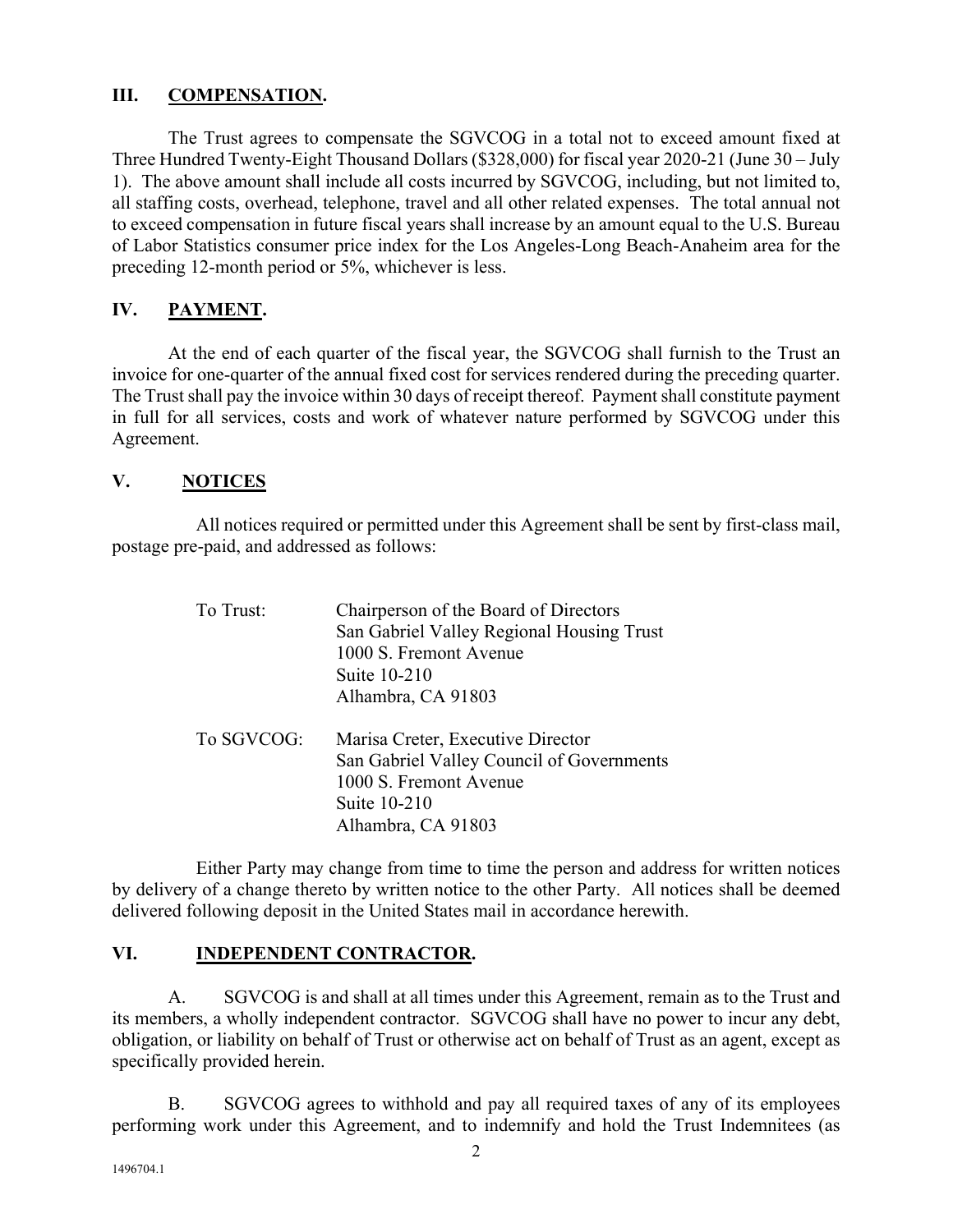defined below) harmless from any and all taxes, assessments, penalties, and interest asserted against the Trust Indemnitees by reason of the independent contractor relationship created by this Agreement.

C. SGVCOG shall fully comply with Workers' Compensation laws regarding SGVCOG and SGVCOG's employees. SGVCOG further agrees to indemnify and hold the Trust Indemnitees harmless from any failure of SGVCOG to comply with applicable Worker's Compensation laws.

D. Any retirement liabilities of SGVCOG under the Public Employee Retirement System or any other system, shall not constitute a liability of the Trust Indemnitees.

## **VII. INSURANCE**.

SGVCOG shall ensure that all insurance it carries as required by its Board of Directors applies with equal force to the performance of its duties under this Agreement. Evidence of such coverage shall be provided to the Chairperson of the Board of Directors within 30 days of execution of this Agreement.

## **VIII. TERMINATION.**

A. Notwithstanding the term of this Agreement as provided in Section II above, either Party may terminate this Agreement upon at least 90 days written notice to the other Party.

B. This Agreement may be terminated for cause as provided herein, in the event one of the Party's materially defaults in performing its duties under this Agreement. The nondefaulting Party shall give notice of the default to the defaulting Party and the right to cure such default within 30 days of the notice or such longer time as may be provided in the notice. In the event the defaulting Party fails to cure such default to the reasonable satisfaction of the nondefaulting Party, this Agreement shall terminate upon delivery of notice by the non-defaulting Party that the default was not cured within the time provided. Upon such termination, the Parties shall have no further obligations to each other unless otherwise provided herein.

# **IX. INDEMNITY.**

A. SGVCOG shall indemnify, defend and hold the Trust, the Trust member agencies, and their respective legislative bodies, officers, agents and employees ("Trust Indemnitees") harmless from and against any liability, claims, losses, actions, and expenses, including without limitation, defense costs, any costs or liability on account of bodily injury, death or personal injury of any person or for damage to or loss of use of property, any legal fees and any claims for damages of any nature whatsoever arising out of or resulting from the SGVCOG's obligations under this Agreement, unless caused by the acts or omissions of the Trust Indemnitees.

B. The Trust shall indemnify, defend and hold SGVCOG, its Board of Directors, member agencies, officers, agents and employees ("SGVCOG Indemnitees") harmless from and against any liability, claims, losses, actions, and expenses, including without limitation, defense costs, any costs or liability on account of bodily injury, death or personal injury of any person or for damage to or loss of use of property, any legal fees and any claims for damages of any nature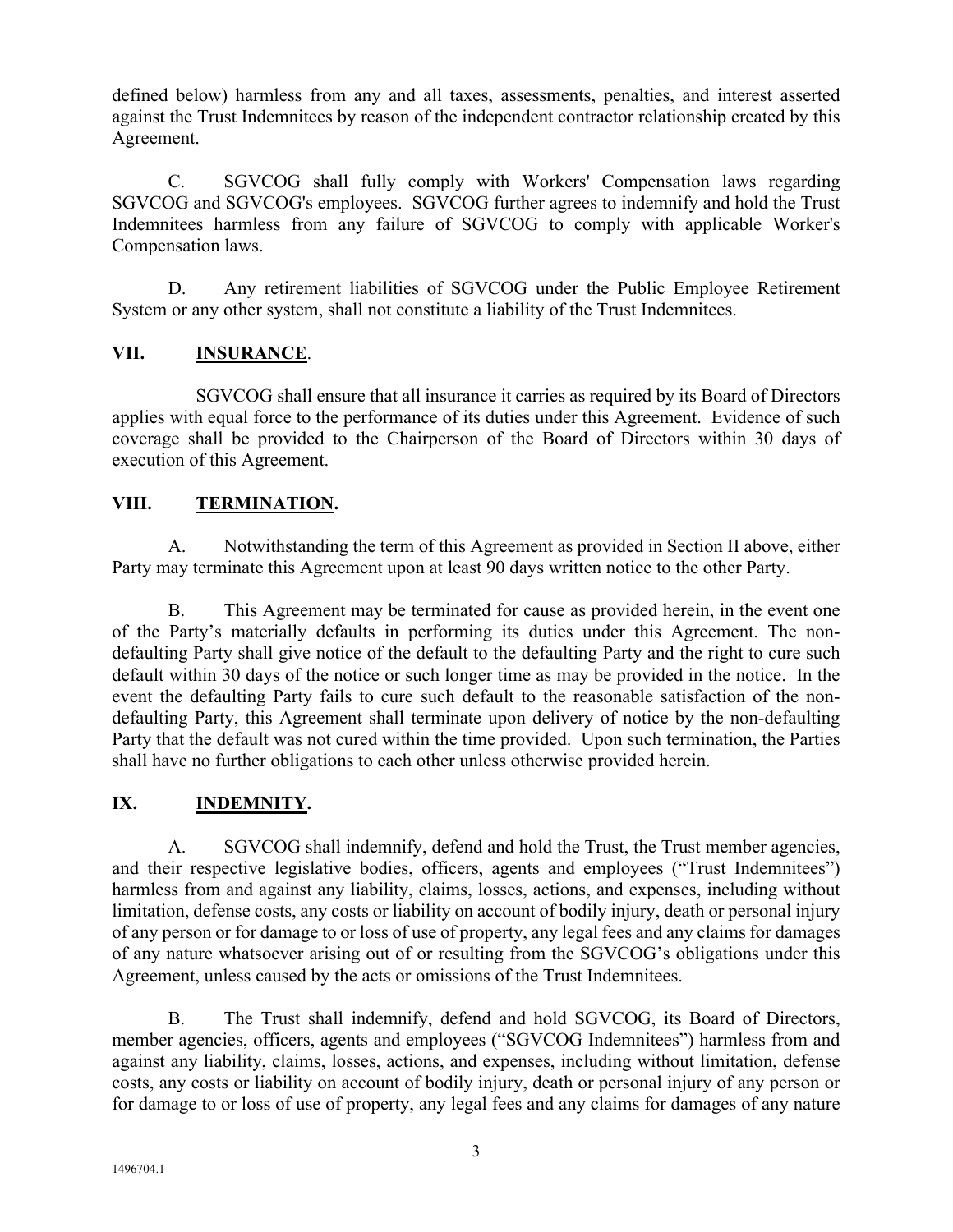whatsoever arising out of or resulting from the Trust's obligations under this Agreement or performance of the JPA, unless caused by the acts or omissions of the SGVCOG Indemnitees.

B. The duty of SGVCOG to indemnify, defend and the Trust Indemnitees harmless shall include, but not be limited to, any and all claims under the Workers' Compensation Act and the California Public Employees Retirement System and other employee benefit acts arising out SGVCOG's performance of this Agreement.

C. SGVCOG's and the Trust's obligation under this Section IX shall survive termination of this Agreement.

# **X. GENERAL TERMS AND CONDITIONS.**

A. This Agreement constitutes the entire understanding between the Parties, with respect to the subject matter herein and shall not be amended except in writing signed by the Parties.

B. Neither Party hereto shall be considered in default in the performance of its obligations hereunder to the extent that the performance of any such obligation is prevented or delayed by unforeseen causes including acts of God, floods, earthquake, fires, acts of a public enemy, pandemic, and government acts beyond the control and without fault or negligence of the affected Party. Each Party hereto shall give notice promptly to the other of the nature and extent of any such circumstances claimed to delay, hinder, or prevent performance of any obligations under this Agreement.

C. Neither Party shall assign this Agreement, or any part thereof, without the prior written consent of the other Party. Any such attempted assignment without such written consent shall be void and unenforceable.

D. This Agreement is made in the State of California and shall be governed by California law and any applicable federal law. The venue for any action brought under this Agreement shall be in Los Angeles County.

E. If any provision of this Agreement is held by a court of competent jurisdiction to be invalid, void, or unenforceable, the remaining provisions shall nevertheless continue in full force without being impaired or invalidated in any way.

F. The terms of this Agreement shall inure to the benefit of, and shall be binding upon, each of the Parties and their respective approved successors and assigns.

G. This Agreement may be executed in any number of counterparts, each of which shall be deemed to be an original, but all together shall constitute but one and the same Agreement.